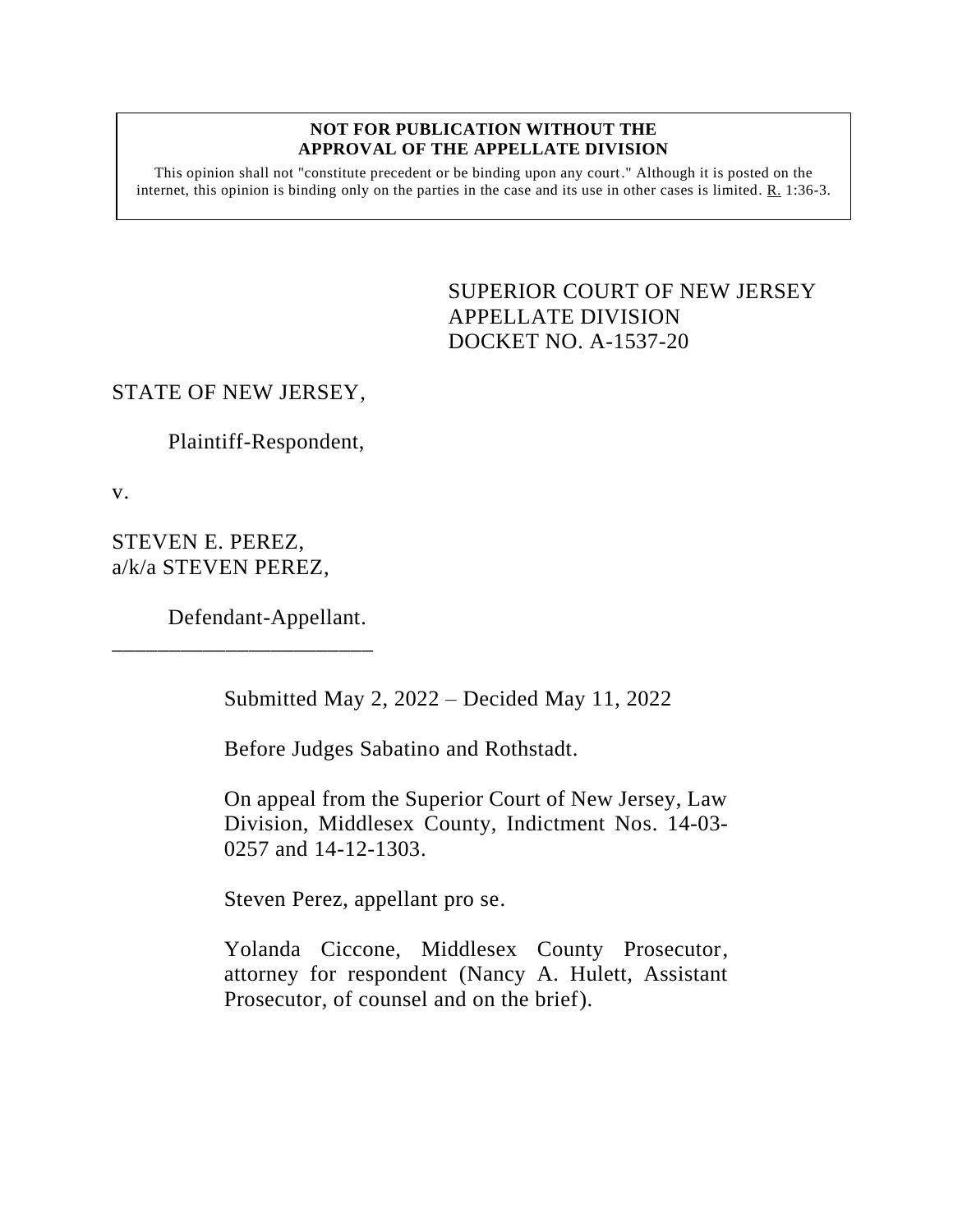## PER CURIAM

This appeal involves the narrow issue of whether the trial court correctly calculated jail credits and gap-time credits with respect to the sentence defendant Steven Perez is currently serving.

Defendant, who is representing himself on this appeal, argues he is entitled to 814 days of jail credit. The trial court instead labeled those 814 days, counted from September 8, 2015 (when defendant was sentenced for the first offense, not underlying this appeal) to November 29, 2017 (when defendant was sentenced for the second offense, relevant to this appeal) as gap time. The trial court labeled the 507 days defendant spent in custody between April 19, 2014 (when he was arrested in Ohio and extradited to Middlesex County) and September 7, 2015 (when he was sentenced for the first offense) as jail credit.

We affirm.

This is the pertinent background. In December 2014, defendant was indicted along with others by a Middlesex County grand jury and charged with numerous offenses, including murder.

On October 10, 2017, defendant entered a plea agreement with the State under which he pled guilty to an amended charge of a single count of first-degree aggravated manslaughter, N.J.S.A. 2C:11-4(a)(1). The State stipulated it would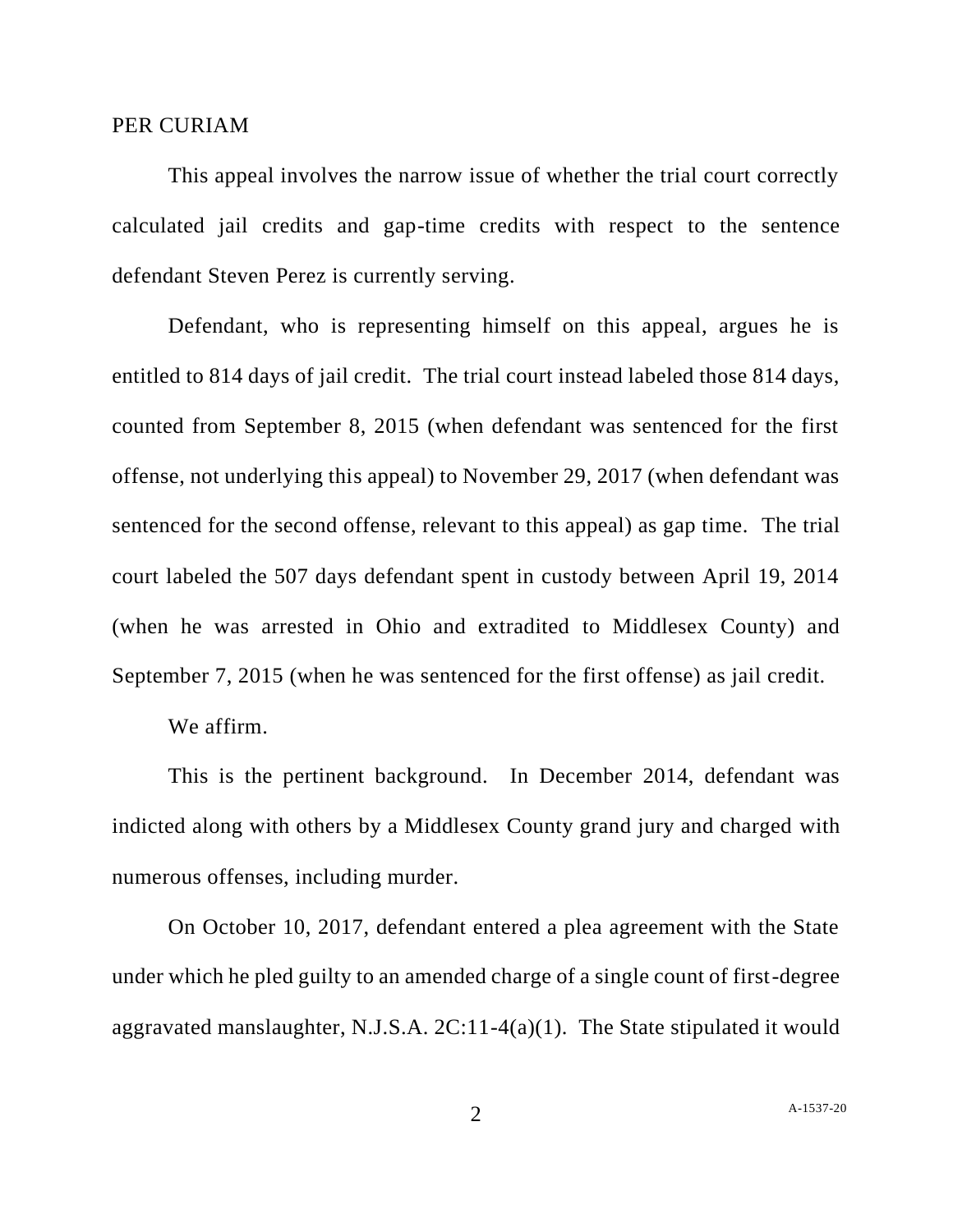move to dismiss all other counts in the indictment and recommend a fifteen-year sentence, subject to a parole disqualifier under the No Early Release Act ("NERA"), N.J.S.A. 2C:43-7.2. That sentence would be served concurrent to a prison sentence defendant had already started serving for an unrelated, earlierin-time offense.

The November 2017 presentence report ("PSR") notes the offense underlying the October 2017 plea agreement was committed on March 1, 2014.

On September 8, 2013, defendant had been arrested for an unrelated weapons charge ("the first offense") and later posted bail. According to the PSR, defendant "failed to appear for a Pre-Arraignment Conference [on March 19, 2014] on charges appearing in [that] unrelated case[] (I#14-0309257) and a bench warrant was issued."

Defendant was thereafter arrested in Ohio, signed a waiver of extradition on April 19, 2014, and was remanded on April 29, 2014. Defendant was then sentenced pursuant to the charges in I#14-0309257, or the first offense, on September 8, 2015.

On November 30, 2017, as to defendant's second offense that was set forth in an amended indictment charging him with one crime, the trial court sentenced defendant to a fifteen-year custodial term. The court specified that under NERA,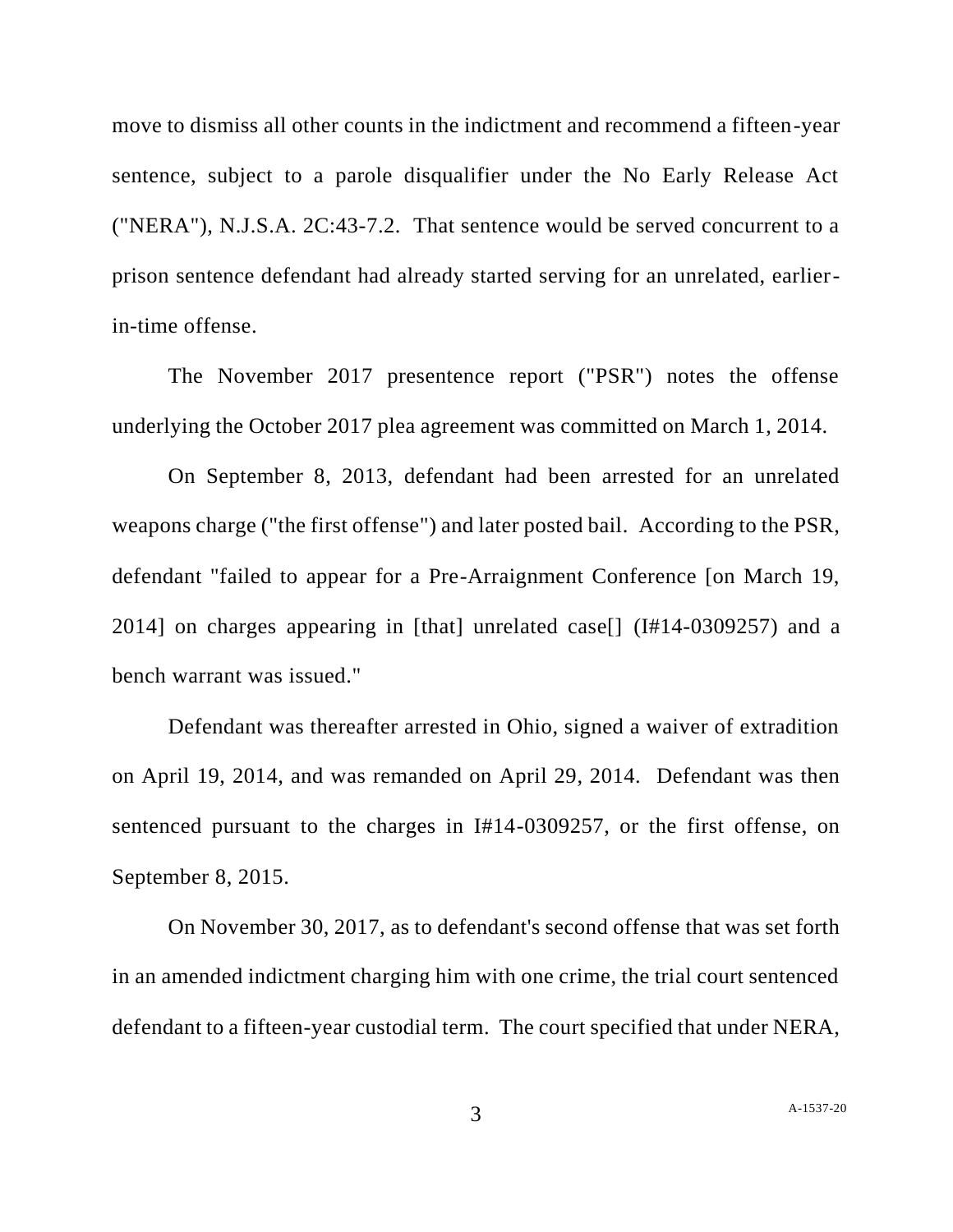"defendant must serve 85% of the maximum term before being eligible for parole and five (5) years of parole supervision." Further, the sentence was to be concurrent with the sentence that the defendant was then serving on a different indictment.

The trial court also determined the total time credits applicable to defendant's sentence. Specifically, the court ascribed to defendant 507 days of jail credits, representing the period between his arrest and extradition from Ohio on April 19, 2014, and the date he was sentenced for his first offense, or September 7, 2015. The court labeled the 814 subsequent days between defendant's sentencing for the two individual offenses—the first on September 7, 2015, and the second on November 29, 2017—as gap time.

Defendant appealed his fifteen-year sentence. On May 7, 2019, this court remanded defendant's sentence to the trial court, so it could "provide a detailed statement of reasons for imposing the sentence under review," particularly with regard to the aggravating and mitigating factors, "and to amend the judgment of conviction accordingly."

Although the State's brief and appendix represents that a hearing pursuant to our remand order took place on August 1, 2019, no further mention or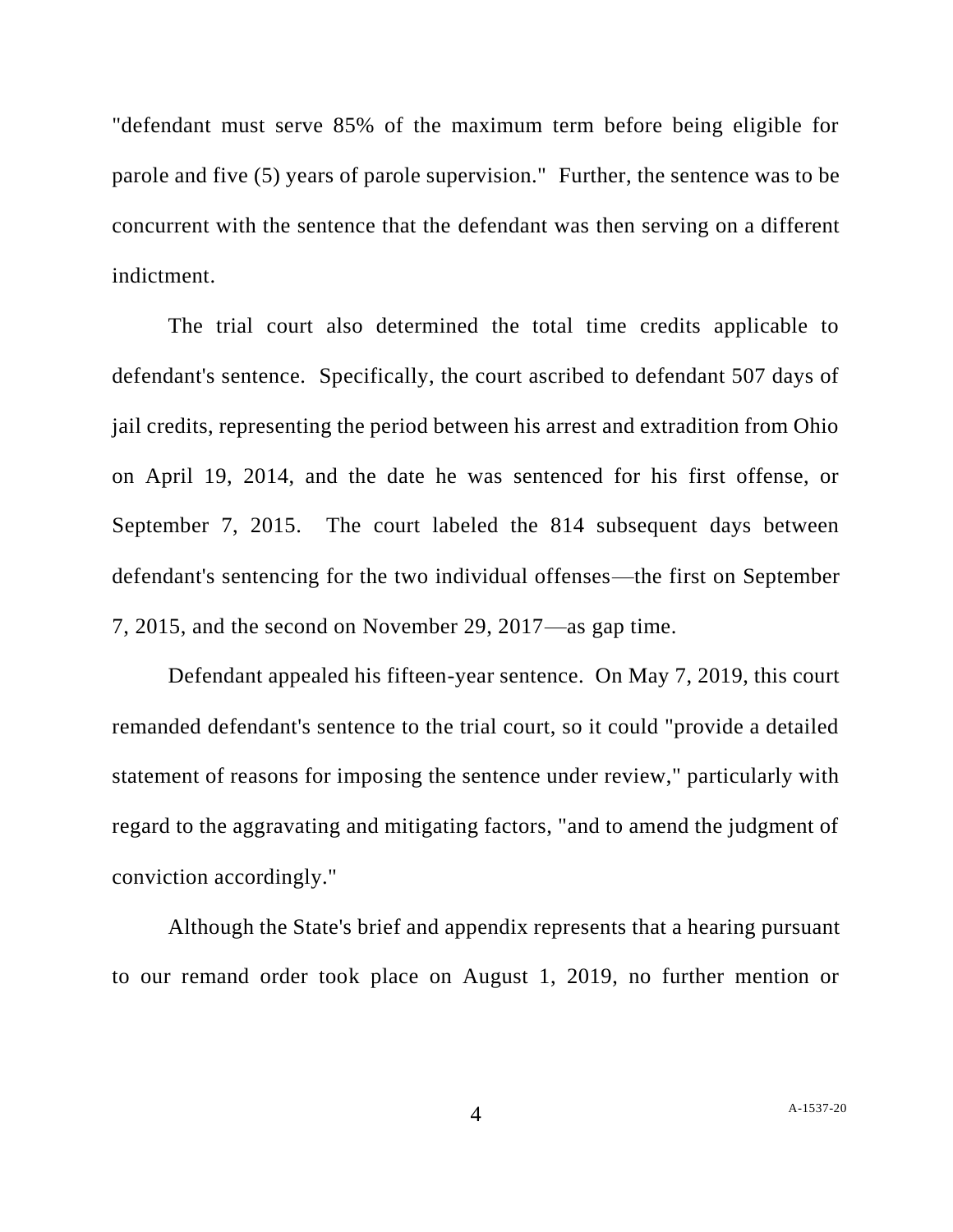documentation of any change to the trial court's original judgment of conviction was noted.

After the remand, defendant filed a pro se motion raising for the first time the trial court's calculation of jail credits. The trial court responded by letter dated March 3, 2020, stating that "[t]he [c]redits were awarded correctly and will stay as is."

Defendant then moved before the Law Division, again pro se, for reconsideration of the trial court's March 3, 2020 letter denying his request for 814 days of jail credit. Defendant argued that under State v. Hernandez, 208 N.J. 24 (2011), he is entitled to jail credit for the entire period of his incarceration.

On September 18, 2020, the trial court issued an order denying defendant's motion for those additional jail credits.

This appeal ensued.

An appeal of a denial of jail credits, as allegedly being inconsistent with Rule 3:21-8, constitutes a claim that a sentence was "not imposed in accordance with law." State v. Rippy, 431 N.J. Super. 338, 347 (App. Div. 2013) (citation and internal quotation marks omitted). We review such a claim de novo. See, e.g., State v. DiAngelo, 434 N.J. Super. 443, 451 (App. Div. 2014) (applying a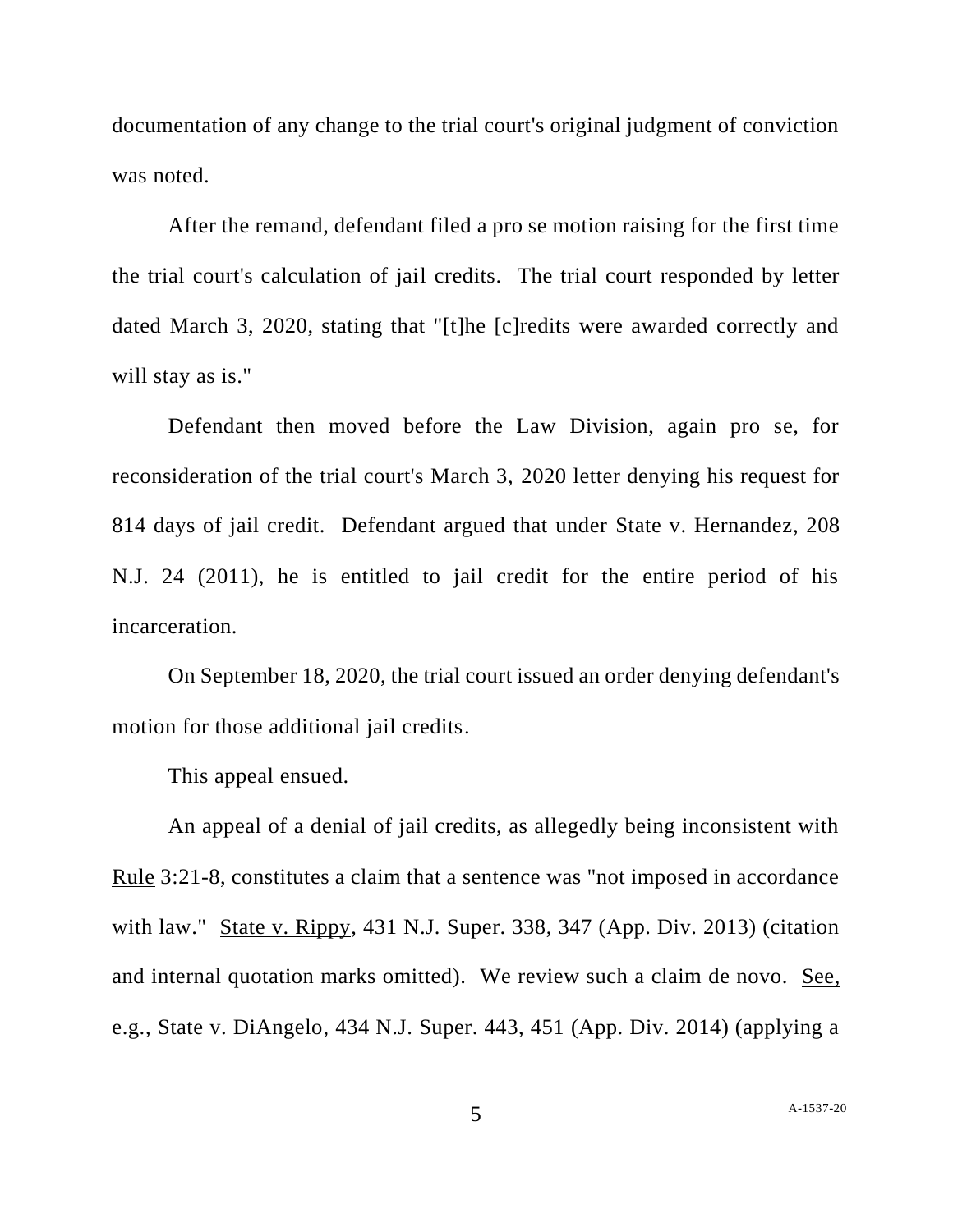de novo review to a defendant's appeal of a jail credit denial). Having done so, we conclude the trial court's denial of the additional 814 days of jail credits sought by defendant was indeed legally correct.

Defendant's argument that the 814 days labeled gap-time credit by the trial court should be instead classified as mandatory jail credit is unsupported by law, Court Rule, and statute. Under Rule 3:21-8, jail credit is explicitly applicable only before the imposition of an actual sentence. In other words, an award of jail credit is dependent on the time spent confined while serving no valid sentence, and is not dependent on the filing of a complaint or indictment. State v. Garland, 226 N.J. Super. 356, 361-62 (App. Div. 1988).

In the present case, defendant's sentence for the first offense on September 8, 2015 closed the door on him accumulating further jail credits. The time defendant spent confined following that sentence for the first offense, and before he was sentenced for the second offense on November 30, 2017, was properly credited as gap-time by the trial court.

As described by the Supreme Court, gap-time under N.J.S.A. 2C:44-5(b) "awards a defendant who is given two separate sentences on two different dates credit toward the second sentence for the time spent in custody since he or she began serving the first sentence." Hernandez, 208 N.J. at 38. Following that

6